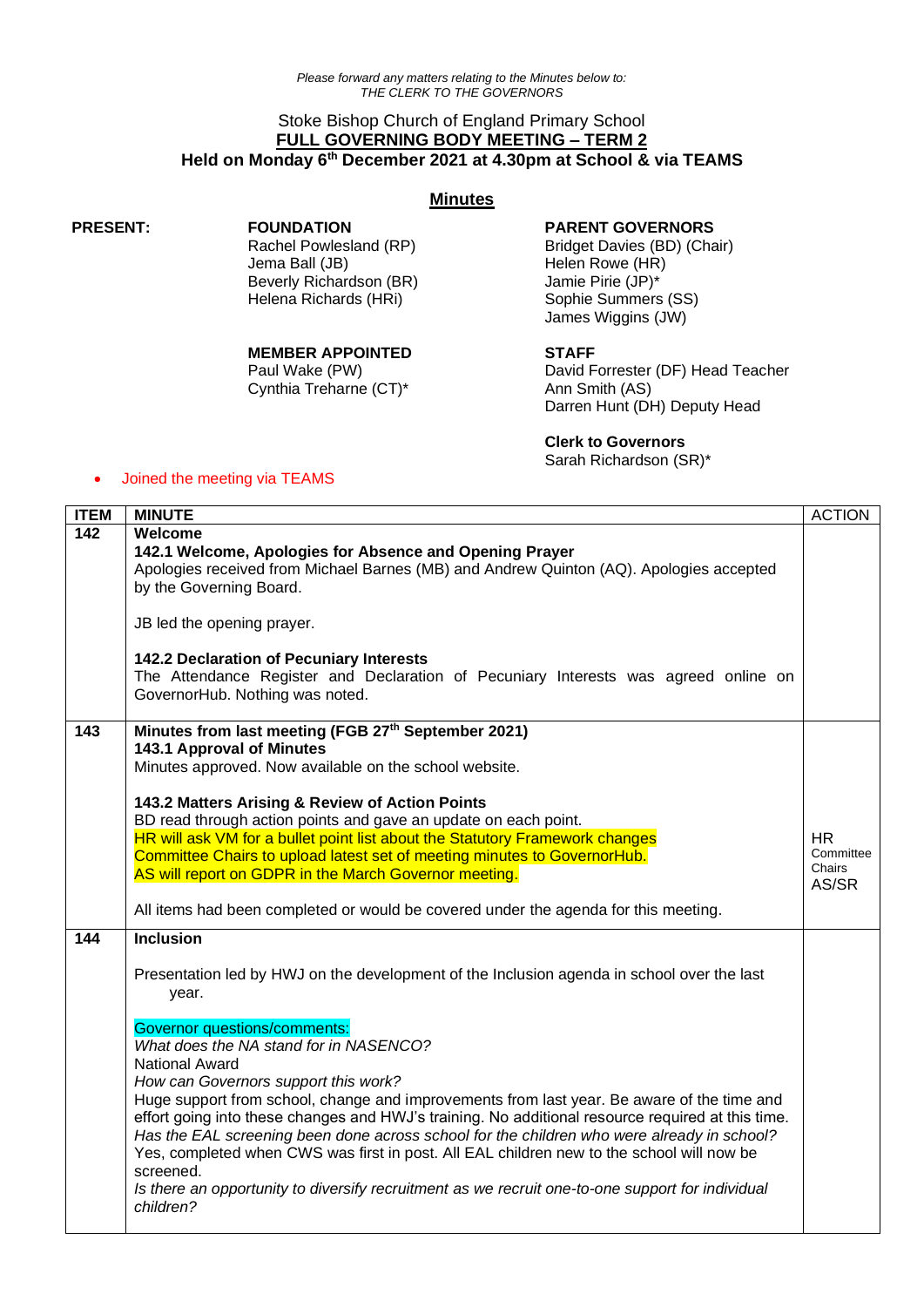|     | Very much thought about at the moment and will continue to be a focus. School received<br>minimal number of applications for these roles so far so there is limited scope.<br>How do we see the achievement and progress of all vulnerable children in school data?<br>Categories of data already include PP, SEN and EAL as these are clear and continuous<br>cohorts. Some vulnerable children will not fall into those categories but their progress is<br>monitored in PPM's as individuals and when measuring the impact of interventions.                                                                                                                                                                                                           |                  |  |
|-----|-----------------------------------------------------------------------------------------------------------------------------------------------------------------------------------------------------------------------------------------------------------------------------------------------------------------------------------------------------------------------------------------------------------------------------------------------------------------------------------------------------------------------------------------------------------------------------------------------------------------------------------------------------------------------------------------------------------------------------------------------------------|------------------|--|
|     | HWJ included a slide entitled 'SEN In a Nutshell' showing the huge advancements have been<br>made so far. The Inclusion team are focused on making even more improvements. HWJ will<br>circulate an Inclusion version of this slide to all Governors when it has been finalised.                                                                                                                                                                                                                                                                                                                                                                                                                                                                          | DF<br><b>HWJ</b> |  |
| 145 | Safeguarding                                                                                                                                                                                                                                                                                                                                                                                                                                                                                                                                                                                                                                                                                                                                              |                  |  |
|     | DF presentation 'What is Domestic Abuse?'                                                                                                                                                                                                                                                                                                                                                                                                                                                                                                                                                                                                                                                                                                                 |                  |  |
|     | DF took Governors through the changes in the Domestic Abuse Act 2021 and its impact on<br>school.                                                                                                                                                                                                                                                                                                                                                                                                                                                                                                                                                                                                                                                         |                  |  |
|     | Governors have recorded a confidential set of minutes in relation to this item.                                                                                                                                                                                                                                                                                                                                                                                                                                                                                                                                                                                                                                                                           |                  |  |
| 146 | <b>Headteacher report</b>                                                                                                                                                                                                                                                                                                                                                                                                                                                                                                                                                                                                                                                                                                                                 |                  |  |
|     | 146.1 Headteacher report<br>Main areas covered:<br>Ofsted outcome (covered in 147)<br>Hubs are working well despite so much disruption due to staff absences.<br>Staff changes: maternity cover for SJP recruited, 2 new members of the 1-2-1 TA team<br>recruited, recruitment ongoing for Innovator Hub TA.<br>Systematic Synthetic Phonic Programme (SSP) update                                                                                                                                                                                                                                                                                                                                                                                       |                  |  |
|     | <b>Questions from Governors</b><br>What is the cost of the SSP to us? Is there a choice that will affect the cost?<br>There is matched funding for up to £3000. The costs we have to consider are the scheme itself,<br>the training that will be needed and then the extension of current book resources/ ongoing<br>resourcing of books                                                                                                                                                                                                                                                                                                                                                                                                                 |                  |  |
|     | You mention (under phonics) about some of the good practice we developed getting lost as staff<br>move on. How can we minimise the effect of staff movement with a new scheme?<br>It is the natural consequence of staff turnover added to initiative renewal. Each time a strategic<br>initiative is introduced / re-emphasised that naturally leads to the diminished emphasis on other<br>areas. The current situation is one of having focussed on phonics 10 years ago, a refresh 3 years<br>ago and now a revised government initiative / shift in ALL<br>expectations. The refresh from 3 years ago did it's job but embedding of practice was then<br>impacted by Covid. The current shift from the government is a new element to be considered. |                  |  |
|     | Data: Targets – are they now set? You mention that they were set remotely. Is there staff buy-in<br>to the targets and if not, how can we gain it?<br>Yes they are set. The setting did involve some conversations but not our usual face to face<br>collaborative discussion. Some of the numbers are higher than the teachers think at the moment<br>is possible – but I addressed this with Hub leads and the teachers directly as part of re-<br>establishing what we are aiming at. They understand as well that the targets, whilst part off the<br>discussion, are not distinct elements of their performance management objectives and therefore<br>not achieving them fully does not contribute to their pay progression.                        |                  |  |
|     | NW24. How can we leverage the value of this for this year?<br>To be totally honest, I'm not sure. It is an area that both Bridget and I have discussed and we<br>know we want it to be more effective. Covid has left all our schools in a different place and the<br>issue of pupil numbers is also another element to consider. In all likelihood, getting real movement<br>on the partnership will probably involve planning for this year and impact in 2022-23.                                                                                                                                                                                                                                                                                      |                  |  |
|     | The Governors thanked all school staff for their continued hard work.                                                                                                                                                                                                                                                                                                                                                                                                                                                                                                                                                                                                                                                                                     |                  |  |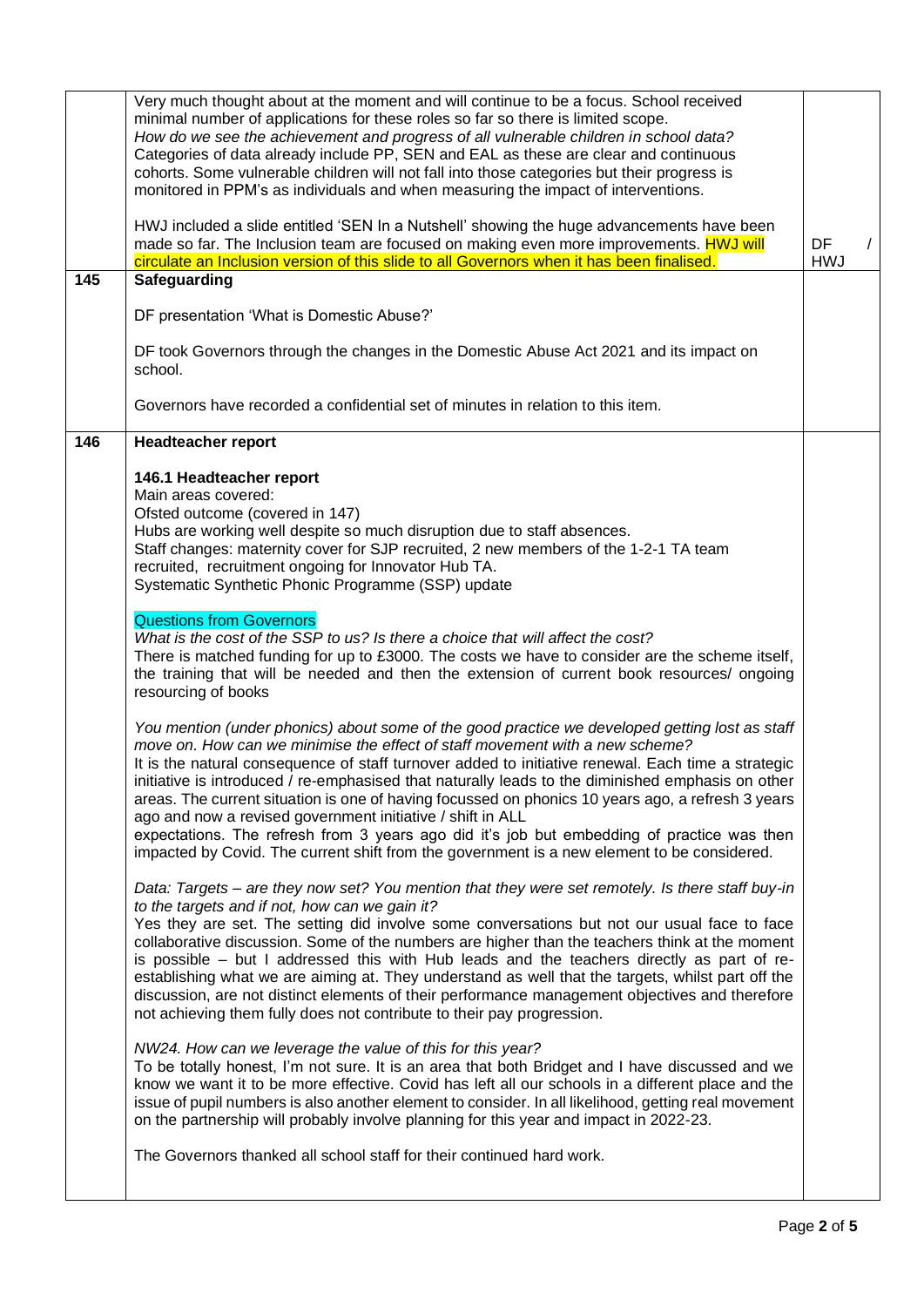| 147 | <b>Ofsted</b>                                                                                                                                                                                                                                                                                                                                                                                                                                                                                                                                                                                                                                                                                                     |                     |
|-----|-------------------------------------------------------------------------------------------------------------------------------------------------------------------------------------------------------------------------------------------------------------------------------------------------------------------------------------------------------------------------------------------------------------------------------------------------------------------------------------------------------------------------------------------------------------------------------------------------------------------------------------------------------------------------------------------------------------------|---------------------|
|     | All Governors have read Ofsted report. It was seen as a positive outcome for school and a<br>confirmation that the direction is the right one in terms of Ofsted requirements.                                                                                                                                                                                                                                                                                                                                                                                                                                                                                                                                    |                     |
|     | DF took the Governors through a presentation on the key messages and school responses.                                                                                                                                                                                                                                                                                                                                                                                                                                                                                                                                                                                                                            |                     |
|     | <b>Comments/questions from Governors:</b><br>How has the staff feedback been as a result of the Ofsted outcome?<br>Staff were pleased and relieved that the process is over. They are fully aware of the actions<br>required as a result. No surprises.<br>How do we take this feedback on board?<br>Governor actions are around asking key questions, especially of the SLT and Subject Leaders<br>around Curriculum development. Governor's Day will enable Governors to see some of the work<br>in progress.<br>Succession planning for both staff and Governors needs to be considered and actions put in place<br>need to be sustainable / embedded so that they continue to have impact even when personnel |                     |
|     | change.                                                                                                                                                                                                                                                                                                                                                                                                                                                                                                                                                                                                                                                                                                           |                     |
|     | Governors commented that the summer mini audit with SIA / external governance expert was<br>very helpful and supported preparation.                                                                                                                                                                                                                                                                                                                                                                                                                                                                                                                                                                               |                     |
|     | What next?<br>How do we attract new families to address the falling numbers using the Ofsted outcome?<br>Both school and Governors to highlight positives in communication outside school. What is our<br>USP? Pick up in Friday Chairs meeting.                                                                                                                                                                                                                                                                                                                                                                                                                                                                  | BD, DF,<br>HRi, JB  |
| 148 | <b>Governor Updates</b>                                                                                                                                                                                                                                                                                                                                                                                                                                                                                                                                                                                                                                                                                           |                     |
|     | 148.1 Updates re Governor Posts                                                                                                                                                                                                                                                                                                                                                                                                                                                                                                                                                                                                                                                                                   |                     |
|     | As you know, the role of Staff Governor is being phased out in academies nationally last this year.<br>We will therefore not be replacing Barbara Woolwright on the Board. BD will write to all staff after<br>the December FGB to explain the situation. Thank you to BW for her work on the Governing<br>Board, you will be missed.                                                                                                                                                                                                                                                                                                                                                                             | BD.                 |
|     | JB and BD are meeting one potential new governor next week. BD to work with CT and SR to put<br>out a new ad on Inspiring Governance in the new year to try and attract a more diverse set of<br>candidates to fill vacancies.                                                                                                                                                                                                                                                                                                                                                                                                                                                                                    | BD, JB,<br>CT, SR   |
|     | 148.2 GovernorHub<br>Governors will use this platform as a repository for finished documents / meeting papers. If you<br>are sharing a file of editing with another governor or member of staff then please continue to use<br>Teams. SR and BD will tidy up Teams after the December FGB to delete / archive files that are<br>out of date.                                                                                                                                                                                                                                                                                                                                                                      | BD, SR              |
|     | Committee Chairs should be using GH for meeting papers and storage of minutes from here<br>onwards. All items should be stored in a file for the current year to make them easier to find.                                                                                                                                                                                                                                                                                                                                                                                                                                                                                                                        | Committee<br>Chairs |
|     | SR has sent out some initial guidance and will be happy to answer. Improvement suggestions<br>welcome.                                                                                                                                                                                                                                                                                                                                                                                                                                                                                                                                                                                                            |                     |
|     | 148.3 Governor Day Thursday 17th March 2021 9.15am -2.45pm                                                                                                                                                                                                                                                                                                                                                                                                                                                                                                                                                                                                                                                        |                     |
|     | A short FGB during the day to get through formalities followed by a programme for the day that<br>makes the most of the time and opportunity to be around during school hours. DF will compose a<br>draft itinerary to be shared at the next FGB in January.                                                                                                                                                                                                                                                                                                                                                                                                                                                      | DF                  |
|     | <b>Governor Training</b><br>Several Governors have attended Bristol GDS training in the last few weeks. Please feedback to<br>all on how you got on and the key takeaways from the sessions. Is there anything that you think<br>Governors need to act on in the short/ medium / longer term?                                                                                                                                                                                                                                                                                                                                                                                                                     |                     |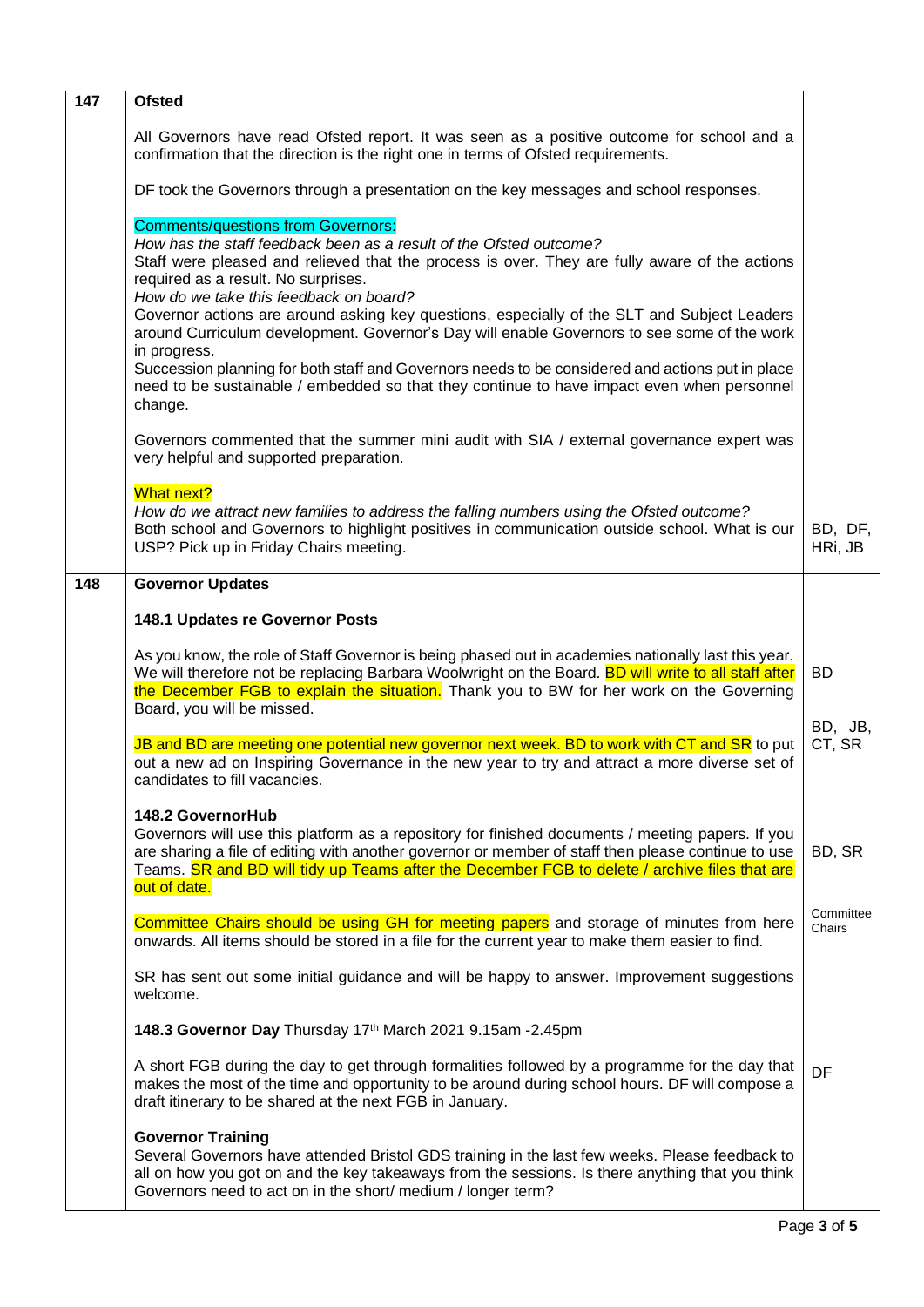|     | <b>NW24 4th January Training</b><br>All staff will be taking part in the NW24 INSET training day on 4th January. Two of the sessions<br>should also be of interest to governors. 1 space is currently held for each session. If you are<br>interested and able to take part in one of the sessions then please let BD know. The sessions are<br>due to be face to face at venues TBC (local school sites) but of course this is subject to change:<br>AM (time to be confirmed) – Integrated Curriculum and Financial Planning, Andrew Hamilton from<br>the Institute of School Business Leadership<br>PM (1pm - 3pm latest) - Making sense of primary school data, Jamie Pembroke from Sig+                                                                                                                                                                                                                                                                                                                                                                                                                                                                                                                                                                                                                                                                                                                                                                            | <b>ALL</b> |
|-----|-------------------------------------------------------------------------------------------------------------------------------------------------------------------------------------------------------------------------------------------------------------------------------------------------------------------------------------------------------------------------------------------------------------------------------------------------------------------------------------------------------------------------------------------------------------------------------------------------------------------------------------------------------------------------------------------------------------------------------------------------------------------------------------------------------------------------------------------------------------------------------------------------------------------------------------------------------------------------------------------------------------------------------------------------------------------------------------------------------------------------------------------------------------------------------------------------------------------------------------------------------------------------------------------------------------------------------------------------------------------------------------------------------------------------------------------------------------------------|------------|
| 149 | <b>Policies</b>                                                                                                                                                                                                                                                                                                                                                                                                                                                                                                                                                                                                                                                                                                                                                                                                                                                                                                                                                                                                                                                                                                                                                                                                                                                                                                                                                                                                                                                         |            |
|     | 149.1 Pay Policy<br>AS summarised the changes to the policy. The Pay Committee have reviewed the policy and<br>recommend its approval. FGB agreed to adopt the new Pay Policy.                                                                                                                                                                                                                                                                                                                                                                                                                                                                                                                                                                                                                                                                                                                                                                                                                                                                                                                                                                                                                                                                                                                                                                                                                                                                                          |            |
| 150 | <b>Committee Reports</b>                                                                                                                                                                                                                                                                                                                                                                                                                                                                                                                                                                                                                                                                                                                                                                                                                                                                                                                                                                                                                                                                                                                                                                                                                                                                                                                                                                                                                                                |            |
|     | 150.1 Finance (HR & JW)<br>The Annual Report and Financial Statements were discussed at the AGM. FGB agreed<br>$\bullet$<br>to approve the Annual Report and Financial statements for the year ended 31 <sup>st</sup> August<br>2021;<br>Bishop Fleming have issued their management report. No control weaknesses were<br>$\bullet$<br>identified during their audit;<br>DF and BD will sign Bishop Fleming's standard letter of representation;<br>$\bullet$<br>The Audit Committee have reviewed the effectiveness of the external auditors Bishop<br>Fleming and recommend that they are re-appointed. FGB approved their re-appointment.<br>A summary of the August management accounts was presented to FGB – no further<br>$\bullet$<br>questions;<br>The Responsible Officer's annual summary report was also presented to FGB. AS noted<br>that the report had been presented to the Audit Committee and that no major weaknesses<br>were identified;<br>The Accounting Officer letter dated 14 <sup>th</sup> July 2021 from the ESFA was shared with<br>$\bullet$<br>FGB. This discussed the new Academies Handbook, the Academies Accounts Direction<br>and Financial Returns due for 2021/22.<br>Thank you to AS and RG for all their hard work on another clean audit. Thank you to Sue Parry<br>for the continued support and work towards the Responsible Officer Report. This is a voluntary<br>post and taking up more and more time so thank you Sue. | <b>ALL</b> |
|     | 150.2 Quality of Education<br>Data meeting now happening next Tuesday (14 <sup>th</sup> December). HR had sent notes out to meet with<br>subject leads. Try and do so before T3 FGB meeting.                                                                                                                                                                                                                                                                                                                                                                                                                                                                                                                                                                                                                                                                                                                                                                                                                                                                                                                                                                                                                                                                                                                                                                                                                                                                            |            |
|     | 150.3 Leadership & Management<br>Met on 30 <sup>th</sup> November. Minutes will be uploaded on to GovernorHub. Areas covered included:<br>SDP, Ofsted, and a note to review complaints policy.                                                                                                                                                                                                                                                                                                                                                                                                                                                                                                                                                                                                                                                                                                                                                                                                                                                                                                                                                                                                                                                                                                                                                                                                                                                                          |            |
|     | <b>150.4 Personal Development</b><br>Met on 30 <sup>th</sup> September. Pupil Voice summary to be added to GovernorHub. Went through action<br>plan.<br>RP & JB both attended the recent SIAMS update.                                                                                                                                                                                                                                                                                                                                                                                                                                                                                                                                                                                                                                                                                                                                                                                                                                                                                                                                                                                                                                                                                                                                                                                                                                                                  |            |
| 151 | <b>Link Governor Reports/updates</b>                                                                                                                                                                                                                                                                                                                                                                                                                                                                                                                                                                                                                                                                                                                                                                                                                                                                                                                                                                                                                                                                                                                                                                                                                                                                                                                                                                                                                                    |            |
|     | 151.1 Safeguarding<br>No further updates reported.<br>151.2 Inclusion<br>No further updates following HWJ. Meeting with DF & HWJ on weds.                                                                                                                                                                                                                                                                                                                                                                                                                                                                                                                                                                                                                                                                                                                                                                                                                                                                                                                                                                                                                                                                                                                                                                                                                                                                                                                               |            |